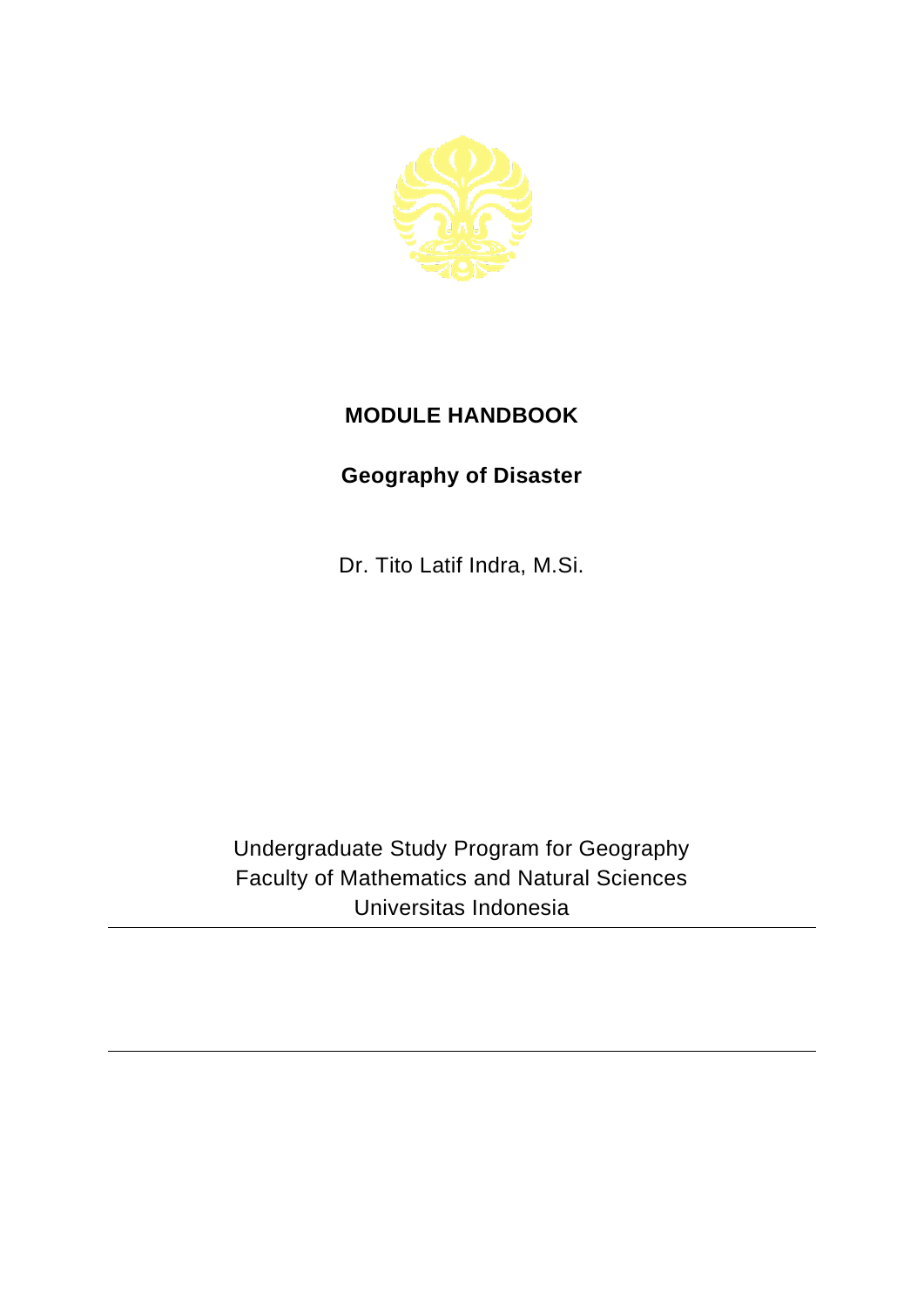| Module designation                                                 | Geography of Disaster                                                                                                                                                                                                                                                                                                                                                                                                                        |
|--------------------------------------------------------------------|----------------------------------------------------------------------------------------------------------------------------------------------------------------------------------------------------------------------------------------------------------------------------------------------------------------------------------------------------------------------------------------------------------------------------------------------|
| Semester(s) in which the module is<br>taught                       | Flfth (5th) Semester                                                                                                                                                                                                                                                                                                                                                                                                                         |
| Person responsible for the module                                  | Dr. Tito Latif Indra, M.Si.                                                                                                                                                                                                                                                                                                                                                                                                                  |
| Lecturer                                                           | Dr. Tito Latif Indra, M.Si.<br>1.<br>2.<br>Nurul Sri Rahatiningtyas, M.Si.<br>3.                                                                                                                                                                                                                                                                                                                                                             |
| Language                                                           | Bahasa Indonesia                                                                                                                                                                                                                                                                                                                                                                                                                             |
| Relation to curriculum                                             | Elective                                                                                                                                                                                                                                                                                                                                                                                                                                     |
| Teaching methods                                                   | Student-centered Learning and combination with Cooperative Learning                                                                                                                                                                                                                                                                                                                                                                          |
| Workload (incl. contact hours, self-<br>study hours)               | 1.<br>Lectures: 100 minutes per week per semester<br>2.<br>Assignment: 120 minutes per week per semester<br>Independent study: 120 minutes per week per semester<br>3.<br>Minutes x weeks x semester: 340 x 14 x 1 = 4760 minutes per<br>4.<br>semester<br>5.<br>Midterm Examination: 100 minutes per semester<br>6.<br>Final Examination: 100 minutes per semester<br>7.<br>Total workload per semester: 4950 minutes / 82 hours 40 minutes |
| Credit points                                                      | 2 (Two)                                                                                                                                                                                                                                                                                                                                                                                                                                      |
| Required and recommended pre-<br>requisites for joining the module | 1.<br>Thinking Geographically<br>2.<br>Principles and Perspective in Physical Geography<br>Principles and Perspective in Human Geography<br>3.<br>System and Process of Physical Geography<br>4.<br>Spatial Organization of Human Activities<br>5.                                                                                                                                                                                           |
| Module objectives/intended learn-<br>ing outcomes                  | After completing this course students are able to analyze physically<br>(nature) and humanized disaster systematically and spatially, the impact<br>of disaster, and regional spatial planning according to the conditions of<br>regional disaster                                                                                                                                                                                           |
| Content                                                            | Concept and Scope of Geography of Disaster:<br>1.<br>Definition of Disaster<br>2.<br>Definition of Geography of Disaster<br>3.<br>Position of Geography of Disaster in National and Regional Disaster<br>4.<br>Framework<br>Interdisciplinary Trend of Geography Disaster<br>5.                                                                                                                                                              |
| <b>Examination forms</b>                                           | $\overline{a}$                                                                                                                                                                                                                                                                                                                                                                                                                               |
| Study and examination require-<br>ments                            | "Group & Presentation Score (25%)<br>1.<br>Individual Score (20%)<br>2.<br>Midterm Examination (25%)<br>3.<br>Final Examination (30%)"<br>4.                                                                                                                                                                                                                                                                                                 |